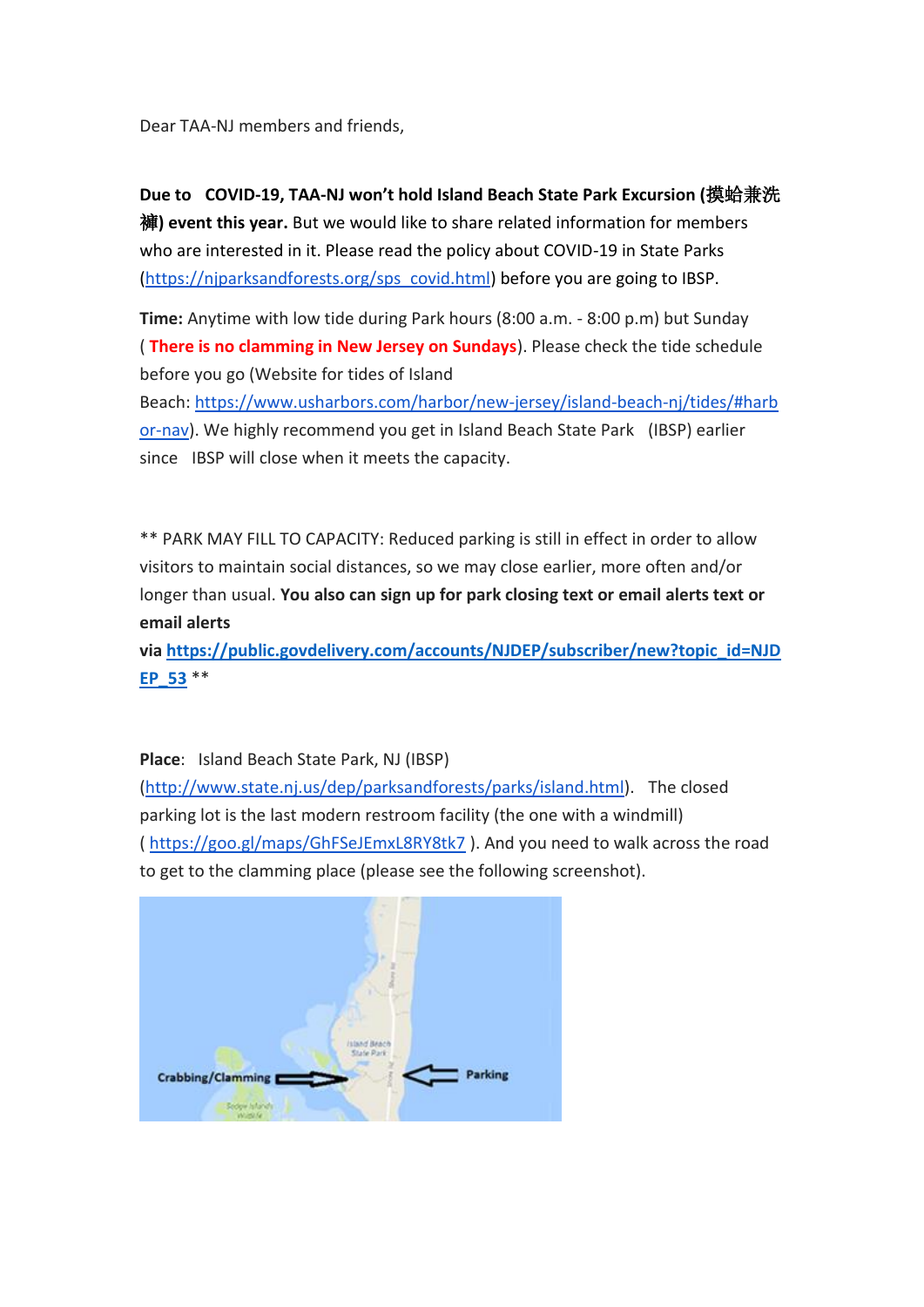## **Fee:**

- Entrance fees:

| Memorial Day weekend to Labor Day. |                  |                                             |
|------------------------------------|------------------|---------------------------------------------|
| NJ Resident                        | Non-<br>Resident |                                             |
| \$6.00                             | \$12.00          | weekdays                                    |
| \$10.00                            | \$20.00          | weekends/holidays                           |
| N/A                                | N/A              | walk-in/bicycle                             |
| \$5.00                             | \$7.00           | motorcycle                                  |
| \$3.00                             | \$3.00           | Walk-in at<br><b>Fisherman's</b><br>Walkway |

Fees: Entrance fees are charged per vehicle from

\*Entrance fee the day after Labor Day to the Friday before Memorial Day is \$5/NJ Resident and \$10/Non-Resident.

- Clamming license: **Clamming license is required if you plan to keep clams**. Please bring your driver license with the clamming license. You can go to your fishing equipment shop to obtain Clamming licenses before July 30. Alternatively, you can do it online [\(https://www.nj.wildlifelicense.com/ALS/licCtrl.php\)](https://www.nj.wildlifelicense.com/ALS/licCtrl.php). If you are over 62 years old your license is for life.

\*\* Crabbing does NOT require licenses. In our experience, park rangers checked licenses almost every time we went there. \*\*

## **What to Bring (Highly recommended)**:

- Suntan lotion, bug spray (many bugs at this beach), beach towel, hats, changing clothes, etc.

- Appropriate clothing (or swim suite). You might need to wade 300 feet at up to chest-deep water to crabbing/clamming areas.

- Bring a zip-lock plastic bag to keep your wallet, cell phone and license dry.

- Wearing water shoes ,sneakers or long wool socks (to feel clams) is encouraged. \*\* The clamming place is sticky. You will be stuck or lose your flip flops if you only wear flip flops.

- Rakes and mesh bags: Rakes for clamming and mesh bags for clams; Crabbing nets for crabs. Do not bring Kids' toys

- Your favorite drinks and food (no alcohol allowed).